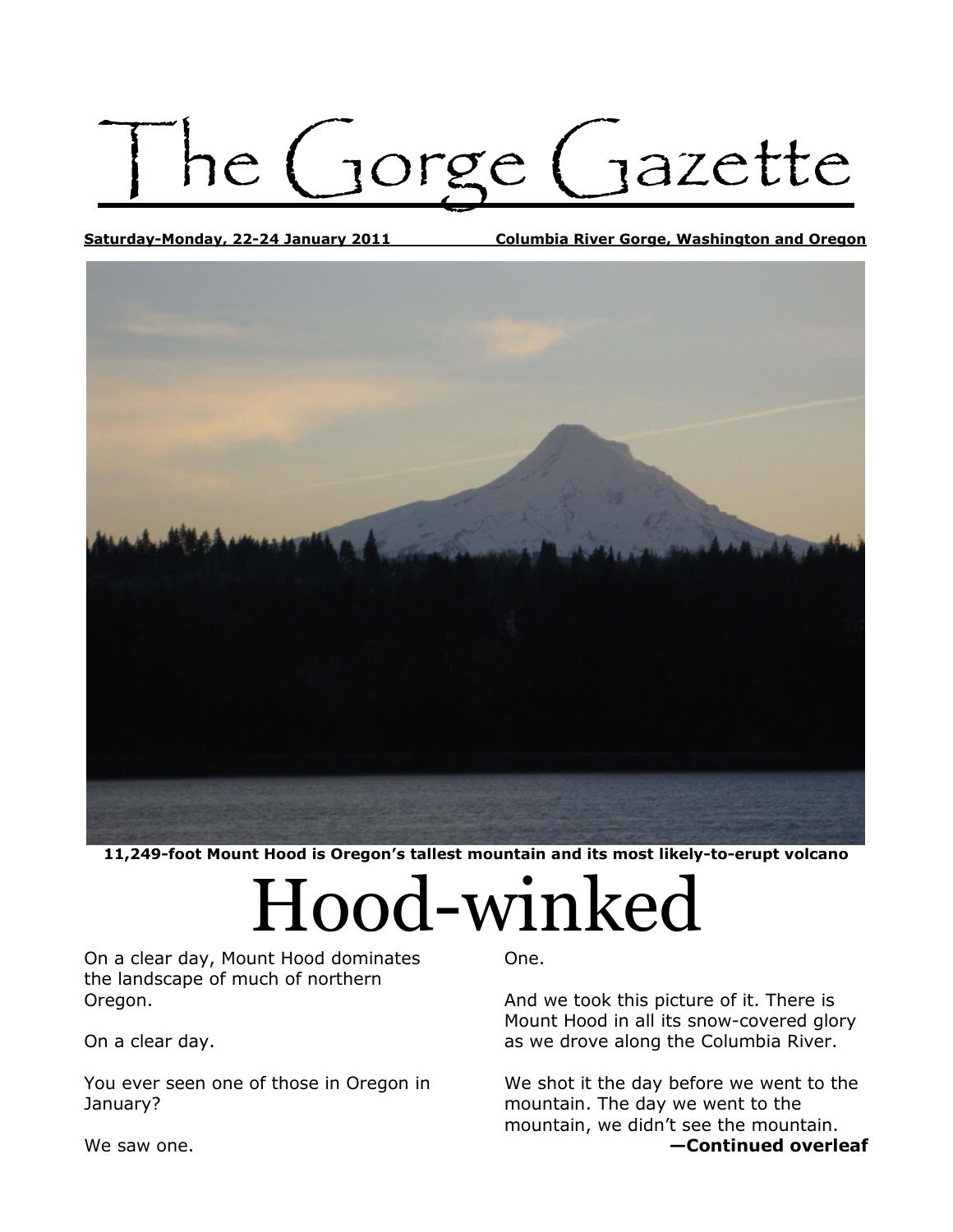

**Miles in the distance, the sun peeks beneath the edge of the overcast in this view looking downhill from the Timberline Lodge.**

# Hood-winked

#### *– Continued from previous*

We are quite sure we were on the mountain. As we drove toward it, it was clear that something white and massive disappeared into the overcast above us.

The signs said we were on Mount Hood, and we followed them to the Timberline Lodge, which by all accounts is 6,000 feet up the mountain's southwest flank at the tree line. The lodge was clearly there, as was the Palmer Glacier out the back door.

But our heads were bumping against the gray ceiling, and the mile of mountain still above us was invisible.

If you saw Stanley Kubrick's movie of Stephen King's "The Shining," you've seen the lodge, too, as the Overlook



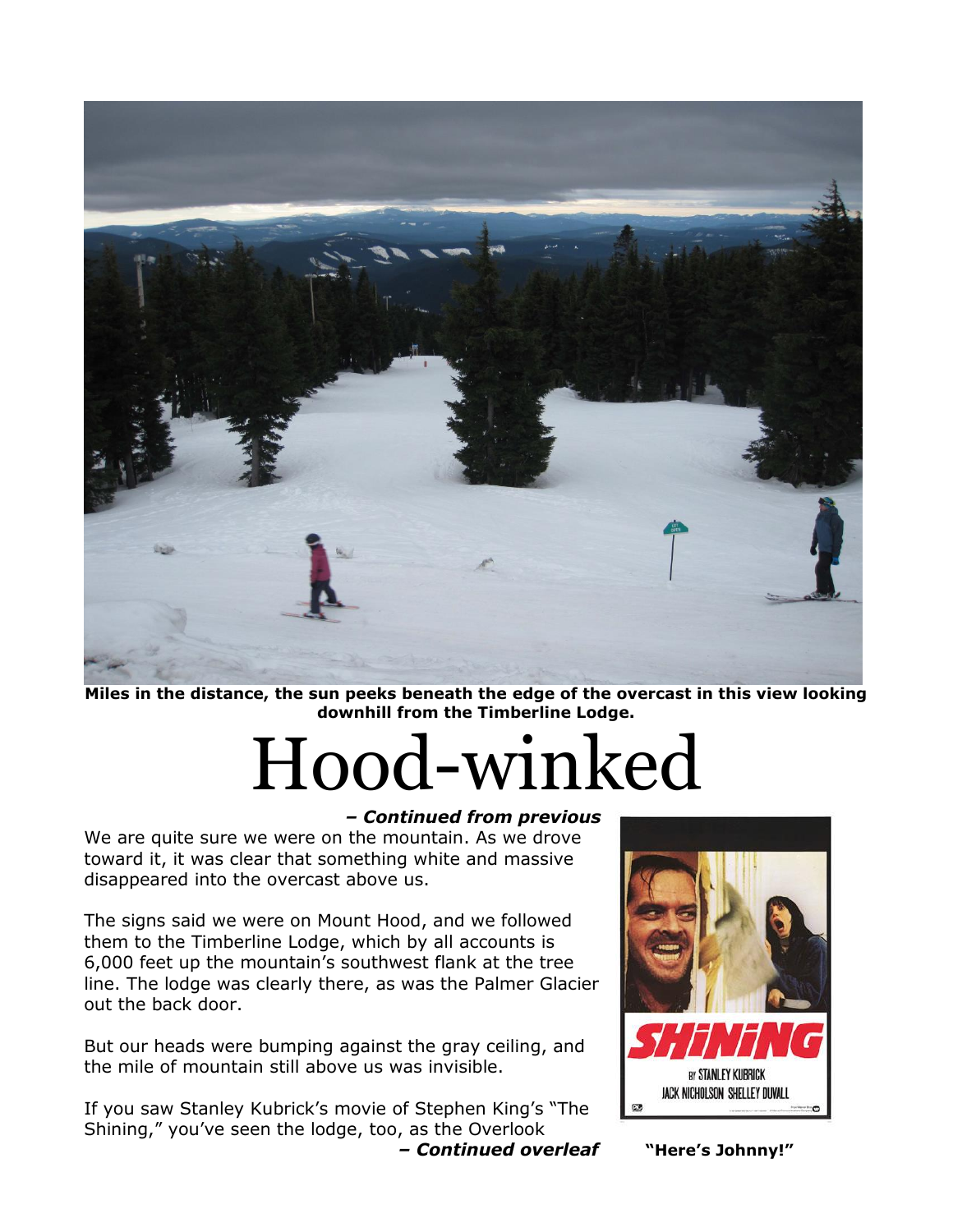## Hood-winked

*– Continued*

Hotel, half buried in snow with Jack Nicholson and Shelley Duvall locked inside as caretakers waiting for the spring thaw and the return of warm weather tourists.

While the lodge's exterior was used in the movie, the interior scenes were shot on a London sound stage and are different from the lodge's actual interior.

Timberline Lodge – built between 1935 and 1938 as a Depression Era federal project – is the only year-round ski area in the United States. Its lobby and public rooms feature displays of skiing history with old Life magazines showing skiers in the pre-polypropolene days of ski fashion sitting around one of the stone fireplaces with their legs in plaster casts.

The lodge serves a nice weekend brunch, which we enjoyed, and the fireplaces are



In real life, the **The Timberline's upper lobby**





#### cozy and warm. **The Timberline Lodge on a clear evening Admiral Samuel Hood**

Admiral Samuel Hood,  $1<sup>st</sup>$  Viscount, fought against the United States during the Revolutionary War, which would seem to disqualify him from being the namesake of major U.S. mountains or American naval vessels.

But in 1791, before what is now the Pacific Northwest was part of the United States, British naval captain George Vancouver explored the coast of British Columbia, Canada and the current states of Washington and Oregon including the Columbia River. He put his name and those of his friends on every impressive thing he found.

Two U.S. Navy ships have carried the name *USS Mount Hood*, but the most famous ship named for the admiral was *HMS Hood*, a British battlecruiser sunk in World War II by a direct hit from the German battleship *Bismarck.* Only three of the *Hood's* crew of 1,418 survived.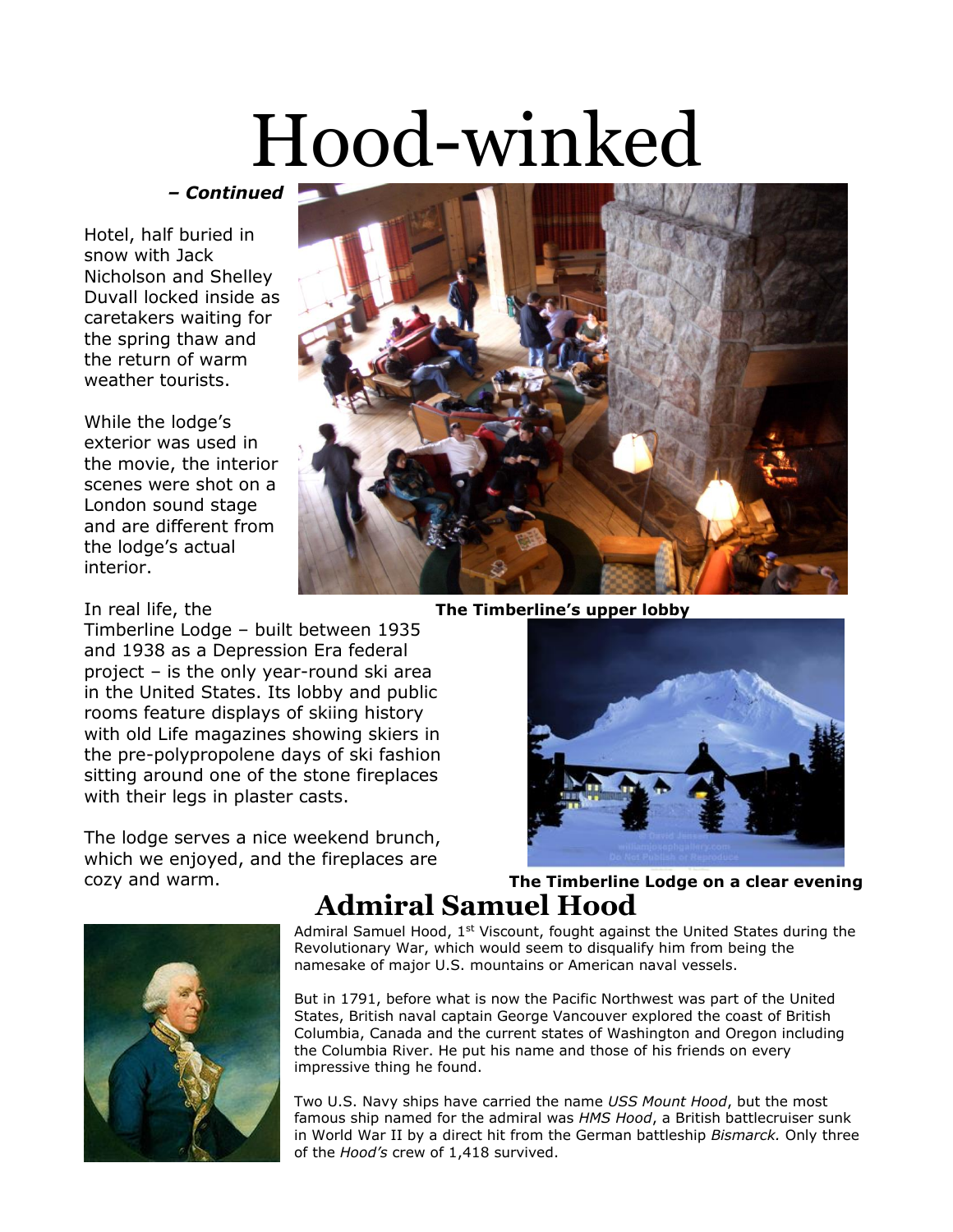### Today's picture pages



**Emily crosses the parking lot at the Timberline Lodge. The gray thing behind the SUV is a sheltered entrance for use when the snow gets deep.**



**Mount Hood from Washougal, Washington on the Columbia River**